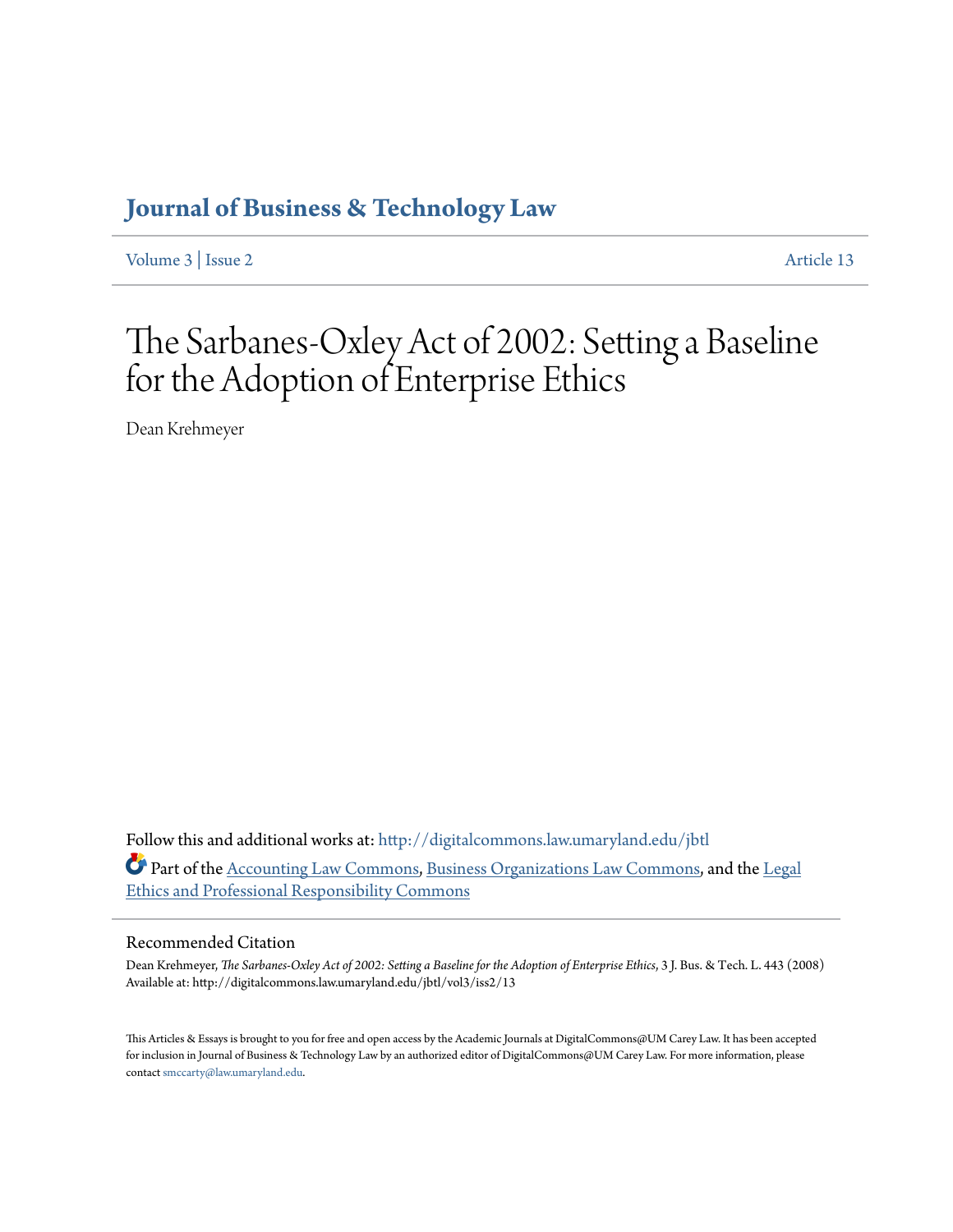**DEAN KREHMEYER\***

### The Sarbanes-Oxley Act of 2002: Setting a Baseline for the Adoption of Enterprise Ethics

THE SARBANES-OXLEY ACT OF 2002' CERTAINLY HAS HAD some positive impacts related to both the letter and the spirit of the Act-and recent data supports this. Indeed, Sarbanes-Oxley has set a baseline of rules that encourage effective corporate ethics and governance **by** providing for greater board independence, more stringent internal controls on financial reporting, and executive certification of **fi**nancial reporting.<sup>2</sup> Corporations should embrace these regulations as a platform to encourage enterprise ethics within their organization, instead of mere compliance with the rules.<sup>3</sup>

First of all, there absolutely is greater board independence as a result of Sarbanes-Oxley. This independence is evident in the structure of boards as well as the manner in which boards operate. A 2007 Business Roundtable survey of its members-chief executive officers (CEOs) of leading U.S. companies with \$4.5 trillion in annual revenues and more than 10 million employees—indicated that 90% of its members now report that their boards are at least 80% independent.' Indeed, greater board independence was one of Sarbanes-Oxley's clearly intended effects.<sup>5</sup> Unfortunately, however, there is actually a fair amount of research suggesting that an independent board structure alone does not accomplish all of the positive impacts and effects that are projected from independence.<sup>6</sup>

Executive Director, Business Roundtable Institute for Corporate Ethics. The Business Roundtable Institute for Corporate Ethics is an independent entity established in partnership with Business Roundtable and leading academics from America's best business schools. For more information, please visit www.corporate-ethics.org.

<sup>1.</sup> Pub. L. No. 107-204, 116 Stat. 745 (codified as amended in scattered sections of 11, 15, **18,** 28, and 29 U.S.C.).

*<sup>2.</sup> See infra* notes 4-23 and accompanying text.

*<sup>3.</sup> See infra* notes **27-28** and accompanying text.

*<sup>4.</sup> See infra* notes 6-12 and accompanying text; *see also Shareholder Rights and Proxy Access: Hearing Before the S. Comm. on Banking, Housing and Urban Affairs,* 110th Cong. (2007) (testimony of John **J.** Castellani, President, Business Roundtable) [hereinafter *Shareholder Rights];* Press Release, Bus. Roundtable, Business Roundtable Corporate Governance Survey Key Findings (Oct. 22, 2007), *available at* http://64.203.97.43//publications/index.aspx.

*<sup>5.</sup> See* Catherine M. Daily & Dan R. Dalton, *Dollars and Sense: The Path to Board Independence,* **J.** Bus. STRATEGY, May/June 2003, at 42.

*<sup>6.</sup> See* Sanjai Bhagat & Bernard Black, *The Non-Correlation Between Board Independence and Long-Term Firm Performance,* 27 **J.** CORP. L. 231, 235-37 (2002) (concluding that firms with greater board independence do not achieve greater financial performance); Eric M. Fogel & Andrew M. Geier, *Strangers in the House:*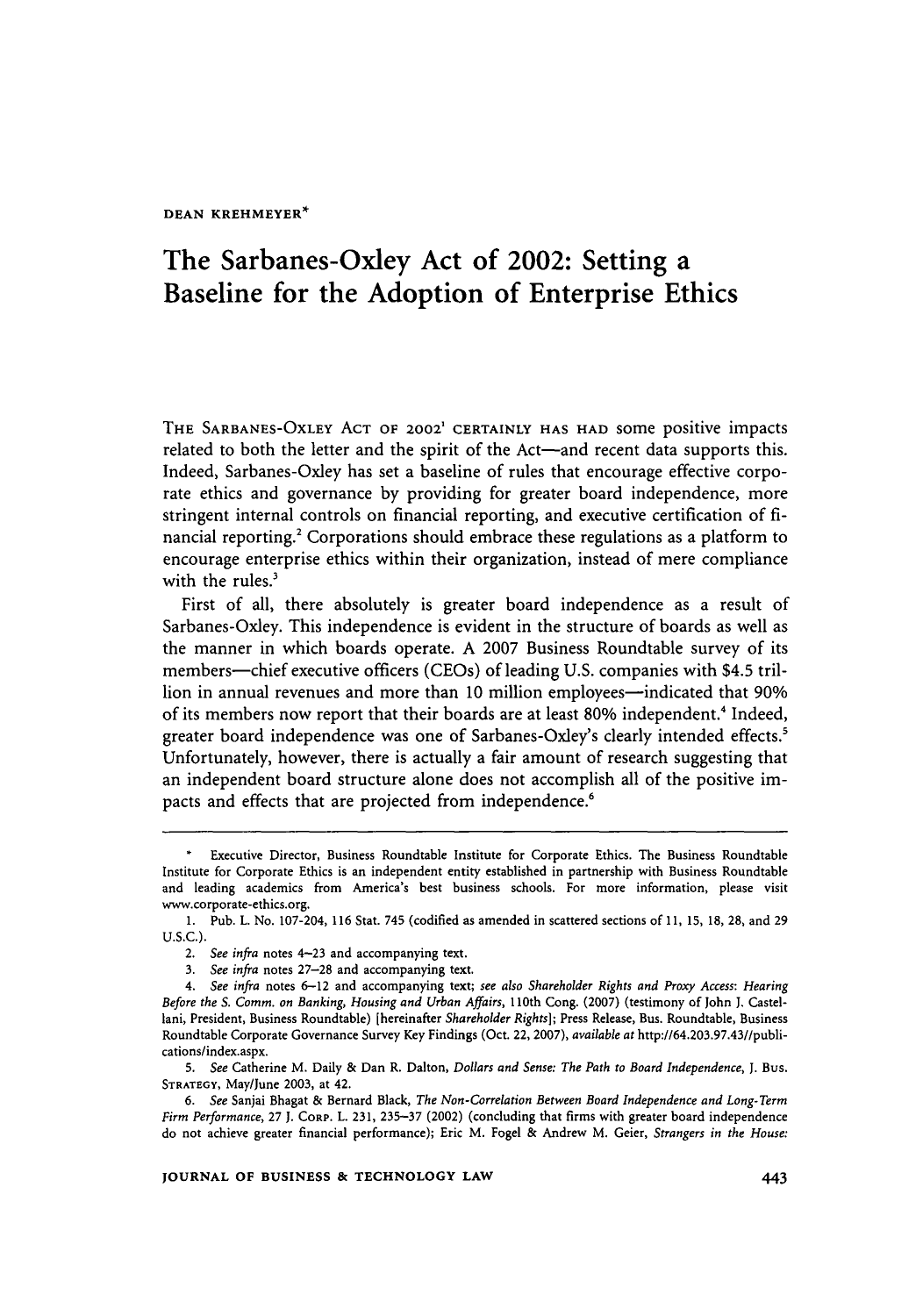#### THE **SARBANES-OXLEY ACT** OF 2002

Where the research shows the positive effects of independence is in requiring greater focus on *good governance.* Beyond satisfying the minimum standards of regulations, good governance involves directors being committed to active dialogue, monitoring, and decision-making.<sup>7</sup> From the same Business Roundtable survey, 97% of audit committees, **92%** of compensation committees, and 68% of nominating/governance committees meet in executive session each year.<sup>8</sup> An executive session is a meeting where company executives are not present and where candid independent director conversation and dialogue can occur.<sup>9</sup> These executive sessions foster active and open conversation, constructive challenge, and more thorough decision-making. The high percentage of audit committees, compensation committees, **and** nominating/governance committees that engage in executive sessions suggest that Sarbanes-Oxley's independence requirements have strongly encouraged corporations to engage in good governance.

In addition, independence requires a greater focus on good governance by instilling what others have termed a *duty of curiosity,* akin to the more familiar legal duties that directors have.<sup>10</sup> A duty of curiosity for a director is about seemingly simple responsibilities like asking challenging questions, finding out the core principles of the company you govern, understanding what it means to be part of the organization, making site visits to company locations, and engaging in meaningful conversations with executives whose title is not CEO." Those are some of the actions that detail a *duty of curiosity*—a duty that gets to the very spirit of Sarbanes-Oxley. I am not sure that directors always have adhered to this "duty;" however, I believe that it should be placed along the same order as the duty of loyalty and duty of care.

Sarbanes-Oxley also has succeeded in instilling good governance by requiring more stringent internal controls on financial reporting. In June 2007, the *Journal of* Accountancy published some data on Section 404,<sup>12</sup> an oft-maligned section of the Sarbanes-Oxley regulation.<sup>13</sup> Essentially, the data suggests that Section 404 seems to

*Rethinking Sarbanes-Oxley and the Independent Board of Directors,* 32 **DEL. J. CORP.** L. **33,** 54 (2007) (finding no evidence to suggest that a majority of independent board members guarantees a better financial return or better long term performance).

**<sup>7.</sup>** Bus. ROUNDTABLE, PRINCIPLES **OF** CORPORATE GOVERNANCE (2005), *available at* http://64.203.97.43/ pdf/CorporateGovPrinciples.pdf.

<sup>8.</sup> *See* Press Release, *supra* note **4.**

<sup>9.</sup> *See* George Anders, *Private Time,* **WALL ST. J.,** Oct. **9,** 2006, at R4.

**<sup>10.</sup>** *See The Rise and Fall of Enron: Principles for Director Focus,* DM **EXTRA!** (Nat'l Ass'n of Corp. Dirs.), Jan. 31, 2002, at 2-3, *available at* http://www.nacdonline.org/members/dmx/dmxtra-0202.pdf.

**<sup>11.</sup>** Gwendolyn S. King, *Care, Loyalty, et al., in* **CORPORATE GOVERNANCE** 38, **39** (Henry A. Davis ed., 2003).

<sup>12.</sup> *See* Kathryn **E.** Scarborough & Mark H. Taylor, *Two Years and Counting, J.* ACCT., June 2007, at 74-75.

**<sup>13.</sup>** *See* Robert Prentice, *Sarbanes-Oxley: The Evidence Regarding the Impact of SOX 404,* 29 CARDozo L. REV. 703, 704 (2007) (noting Sarbanes-Oxley's Section 404 provision has been called "the law's most complained-of provision"); Oleg Rezzy, *Sarbanes-Oxley: Progressive Punishment for Regressive Victimization, 44* Hous. L. REV. 95, 107 (2007) (noting that Section 404 has been referred to as the "most notorious mandate introduced" by the Sarbanes-Oxley legislation); *see also* Alan Levinsohn, *First-Year Verdict of SOX 404: Burden-*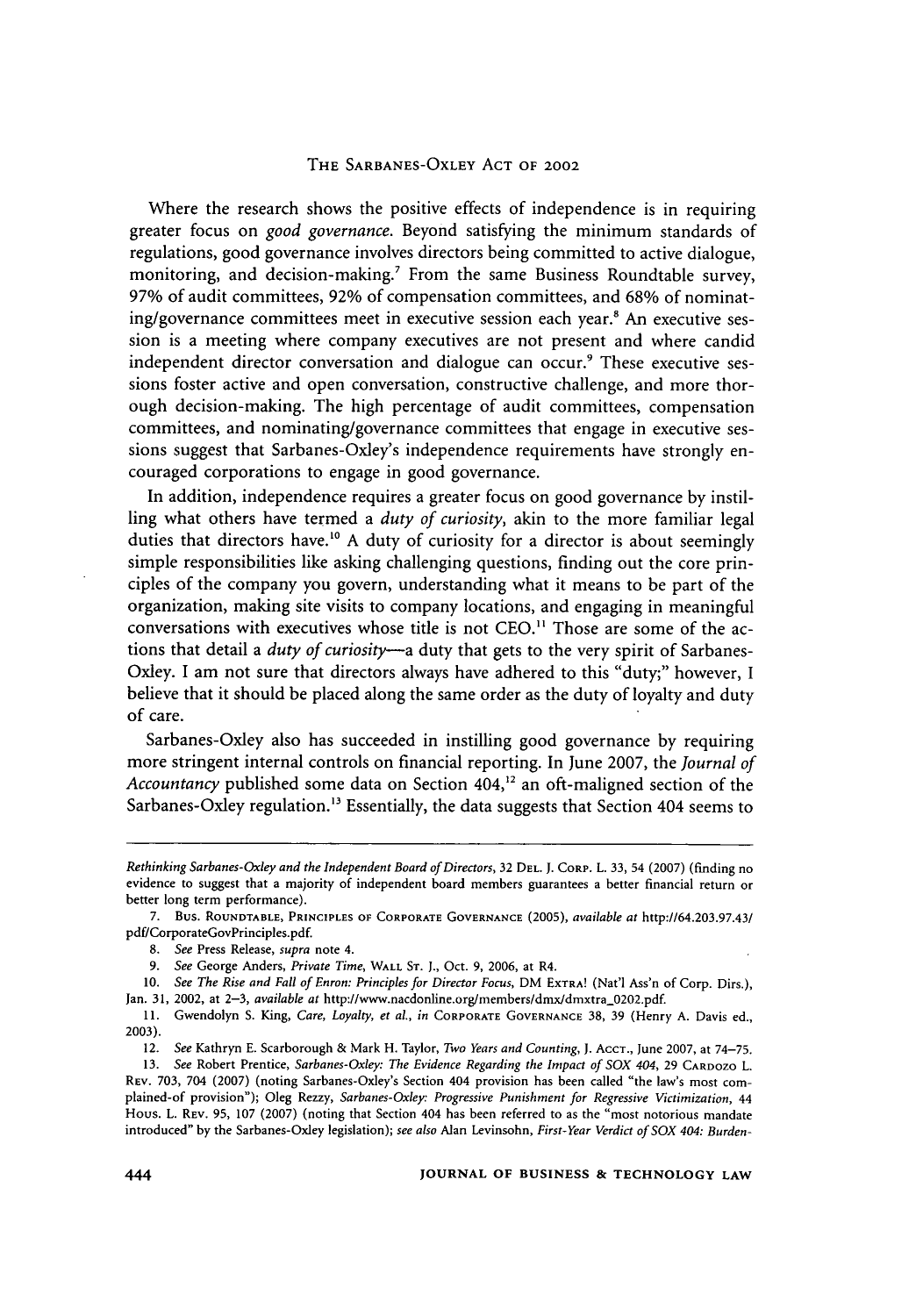#### **DEAN** KREHMEYER

be working in terms of its intended effects on internal controls on financial reporting. 4 In an analysis of the initial two years when companies were required to adopt the provisions of Section 404, the percentage of companies reporting material weaknesses in internal controls over financial reporting decreased from **16%** to **10%."** Similarly, Glass Lewis & Co. also commented that restatements by accelerated filers have declined by 14%.<sup>16</sup> Thus, the desired structural effects of Sarbanes-Oxley are beginning to come about as companies are getting more acclimated to the regulations. Nevertheless, we must continue to be vigilant. As the author of the U.S. Department of Justice's 2003 *Thompson Memorandum* cautions, "[riegulations expand with each ensuing scandal to encompass every possible abuse-except the next one."<sup>17</sup>

Sarbanes-Oxley's requirement that CEOs and chief financial officers certify their corporation's financial reports merely made the public's perception about the legitimacy of such financial reports a reality. Even prior to the passage of Sarbanes-Oxley, there was typically a public perception that an auditor's signature on an unqualified opinion meant that the CEO, CFO, and senior management were equally represented and responsible, regardless of whose signature appeared on the annual report.<sup>18</sup> Indeed, there has long been a public perception that the signatures of the public accounting firm and the company CEO are interlinked.<sup>19</sup> Sarbanes-Oxley made that public perception explicit. The spirit of the law requires that CEOs and CFOs spend considerably more time understanding what they are signing<sup>20</sup> $$ and one effect has been a significant increase in their staff's hours devoted to ensuring this understanding is as complete as possible.<sup>21</sup> The certification requirement has been positive for the legitimacy of financial reports.<sup>22</sup> It continues to be debatable, however, whether or not this detailed certification process has usurped too much time from executives' attention to other critical management demands.

*some, Costly, and Confusing,* STRATEGIC **FIN.,** June **2005,** at 67, **68** (quoting former **SEC** commissioner and Stanford law professor Joseph Grundfest as calling Section 404 a "demonstrable disaster" and the "regulatory equivalent of an airplane crash").

<sup>14.</sup> *See* Scarborough & Taylor, *supra* note 12, at 74-78.

<sup>15.</sup> *See id.* at 74-75.

<sup>16.</sup> *Id.* at 74.

<sup>17.</sup> Larry D. Thompson, Senior Fellow, The Brookings Inst., 2003 Federalist Society Address 2 (Nov. 14, 2003).

<sup>18.</sup> *See generally* Lisa M. Fairfax, *Form Over Substance?: Officer Certification and the Promise of Enhanced Personal Accountability Under the Sarbanes-Oxley Act,* 55 RUTGERS L. REV. **1,** 12-14 (2002).

**<sup>19.</sup>** *Id.* at **I I** (stating that the public blamed accounting industry and corporate management for accounting inaccuracies).

<sup>20.</sup> *See* J. Brent Wilkins, Comment, *The Sarbanes-Oxley Act of 2002: The Ripple Effects of Restoring Shareholder Confidence,* 29 **S. ILL.** U. L.J. 339, 344 (2005).

<sup>21.</sup> *See id.* at 352 (discussing the additional time CEOs and CFOs will spend certifying quarterly financial records).

<sup>22.</sup> See Prentice, *supra* note 13, at 717 (noting certification requirements boost investor confidence in the credibility of information they are receiving).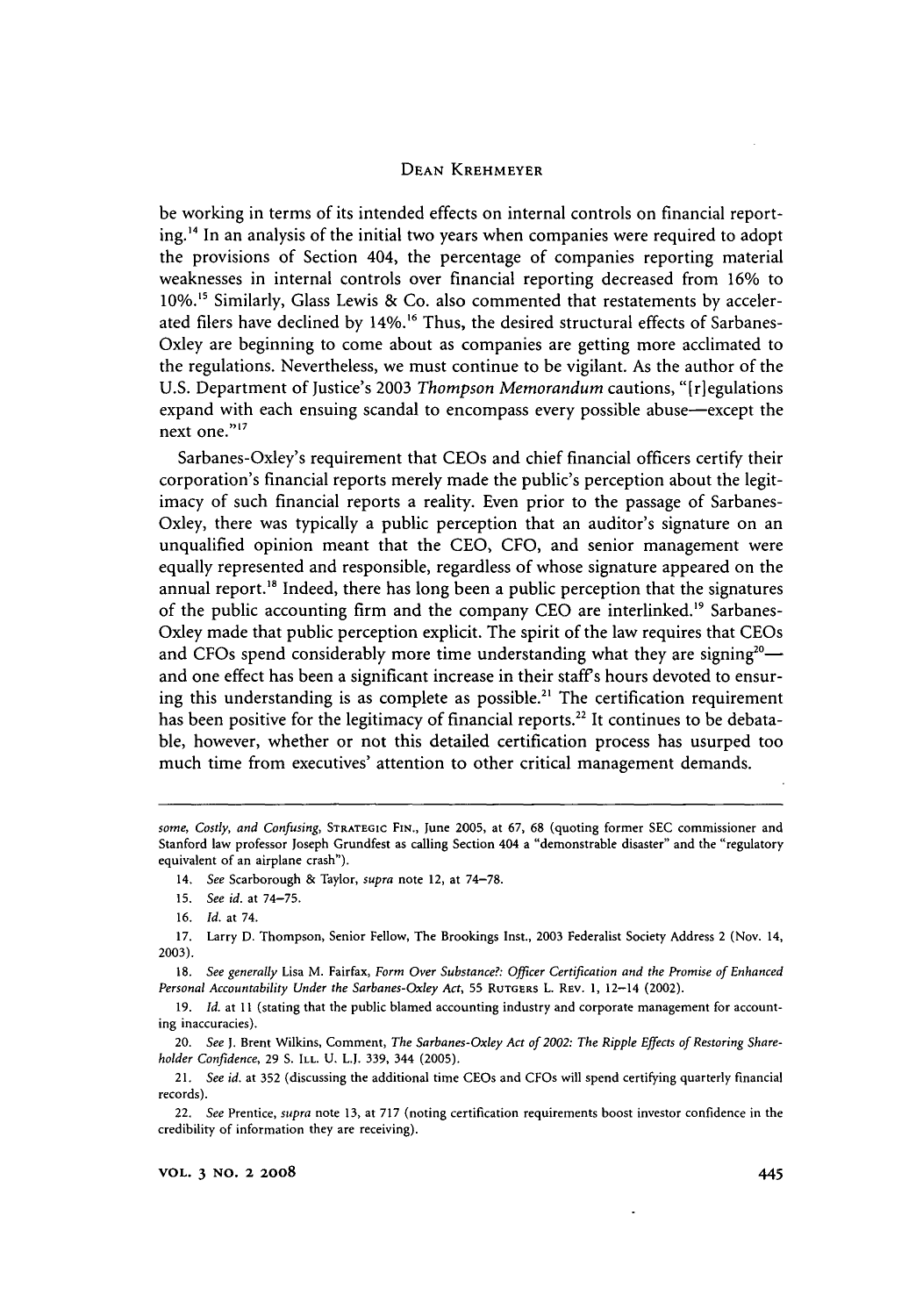#### THE SARBANES-OXLEY ACT OF 2002

The ethics and governance of a corporation are important in a practical sense because they encourage a pool of stable, long-term investors. For example, an analysis of a recent *Fortune Magazine* list of the "Most Admired Companies" in the category of "Long-Term Investment" shows that these recognized companies have share turnover over 40% less than the overall New York Stock Exchange market.<sup>23</sup> The reputations of these respected companies are built upon a clear and solid vision of what these firms stand for $24$ -and this has made them successful in the long-term. In other words, corporations are rewarded in part for their laudable corporate governance and ethics. Marriott is one great example. The Marriott brand has value because everyone knows exactly what Marriott stands for-from its hotel customers to its company employees to its property communities." Lower share turnover actually is one reflection of a sound corporate governance program.

A further question, however, needs to be asked about what constitutes effective corporate ethics and governance. The Business Roundtable Institute for Corporate Ethics' perspective on this is that we need to promote an understanding of ethics that is broader than compliance—where ethics is an enterprise-wide concern that informs decision-making from the C-suite to frontline employees.<sup>26</sup> Ethics needs to be embedded in both the core purpose and the culture of the firm.<sup>27</sup>

In order for a corporation to determine whether it will fully invest in and cultivate enterprise ethics, the corporation's leadership must ask some important questions. Here are a few general questions that highlight some differences between an enterprise ethics and a compliance mindset. Are we going to operate our organization by emphasizing a rules-based mentality or are we going to operate the firm in a broader sense by assessing how we create value for stakeholders? Do we run our firm by viewing social issues as risks or do we see them as opportunities that can align with the firm's values and strategies, make our organization a productive participant in society, and position the firm for long-term business success?

Sarbanes-Oxley sets a baseline of rules that will allow corporations to be productive members and participants in society. Sarbanes-Oxley's intent and spirit cer-

<sup>23.</sup> *See* **DEAN KREHMEYER ET AL., CFA CENTRE FOR FIN.** MKT. **INTEGRITY &** Bus. **ROUNTABLE INST. FOR CORP. ETHICS,** BREAKING THE SHORT-TERM **CYCLE 11 (2006),** *available at* http://www.corporate-ethics.org/pdf/ Short-termism\_Report.pdf.

<sup>24.</sup> *See generally* Sabrina Helm, *The Role of Corporate Reputation in Determining Investor Satisfaction and Loyalty,* 10 **CORP. REPUTATION REV.** 22, 23 (2007) (describing corporate reputation as a set of collectively held societal beliefs about how a corporation will behave in a given situation and its ability to meet stakeholder expectations).

**<sup>25.</sup>** *See* Hal B. Gregersen & **J.** Stewart Black, *J. W. Marriott, Jr., On Growing the Legacy,* 16 **ACAD.** MGMT. **EXECUTIVE** 33, 34 (2002) (interviewing J.W. Marriott, Jr., CEO, Marriott International, who states that Marriott is built on a foundation of service to different stakeholders groups including associates, customers, and the community).

**<sup>26.</sup>** *See* Dean Krehmeyer & Bobby Parmar, Teaching Business Ethics, Nov. 2006, *available at* http:// www.aacsb.edu/handouts/TBE06/AACSB\_Slides\_Day%202\_FINAL.ppt.

*<sup>27.</sup> See generally* **DELOITTE** & TOUCHE LLP, ETHICS **AND** CORPORATE COMPLIANCE (2003), *available at* http://www.deloitte.com/dtt/cda/doc/content/Ethics\_Compliance%20final%20E.pdf.